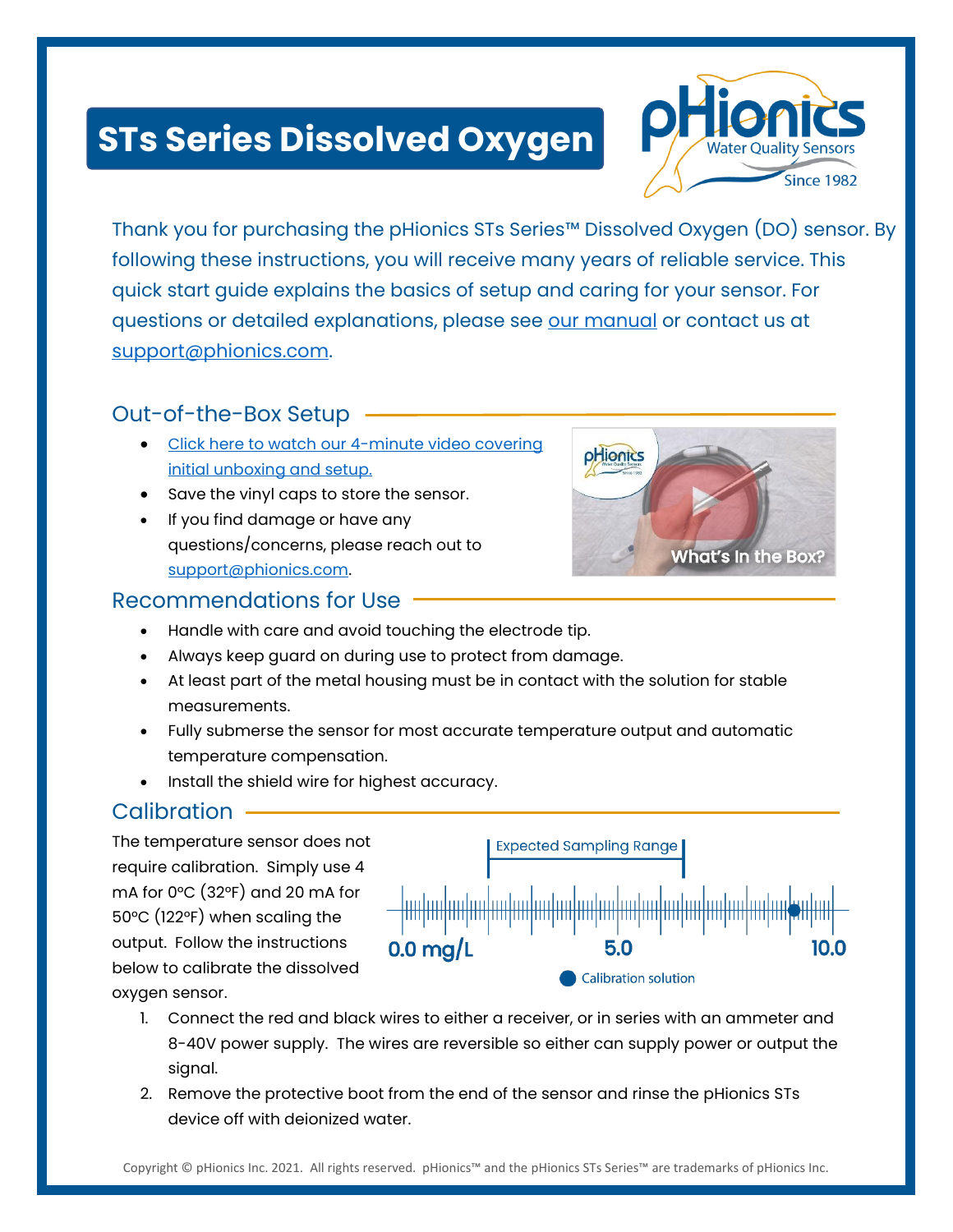- 3. Carefully dry the electrode tip with soft tissue paper or similar. The electrode tip has a fragile membrane that can be torn.
- 4. Place the sensor upright in a container and let sit for 15- 20 minutes while the sensor equalizes the internal temperature with the room. The sensor should be no more than 45° from straight upright.



- 6. Use the mA output and calculated oxygen concentration to scale the datalogger, PLC, or RTU.
- 7. If problems occur, please contact us at [support@phionics.com](mailto:support@phionics.com)

#### Maintenance

- Calibration is generally not required for months at a time but the sensor may become inaccurate due to debris build-up.
- For general cleaning, soak the electrode in 0.1M HCl for up to 20 minutes. Only clean the electrode by chemical means. The electrode tip is tough but can still tear if brushed or rubbed. Please see our [cleaning guide](https://www.phionics.com/resources/ph-and-dissolved-oxygen-care-and-troubleshooting/) for more information and cleaning options.



## Troubleshooting

- Please do not take apart the sensor without first contacting customer support or [watching our troubleshooting video.](https://youtu.be/5dU1FrMmdc0) Fragile components can be damaged if proper precautions are not taken.
- If disassembly of the sensor is recommended for your problem, *always* dry off the sensor beforehand and reapply grease to any O-rings exposed during the process.
- All parts are easily replaceable. If damage occurs, please reach out to [sales@phionics.com.](mailto:sales@phionics.com)

#### Storage

- Dry the sensor off and unscrew electrode body a full turn to disengage the electrode. If not disengaged, then the electrode continues to react with oxygen and is depleted.
- Place the vinyl cap over the electrode to prevent moisture from entering.
- Store in a cool, dry place until needed again.